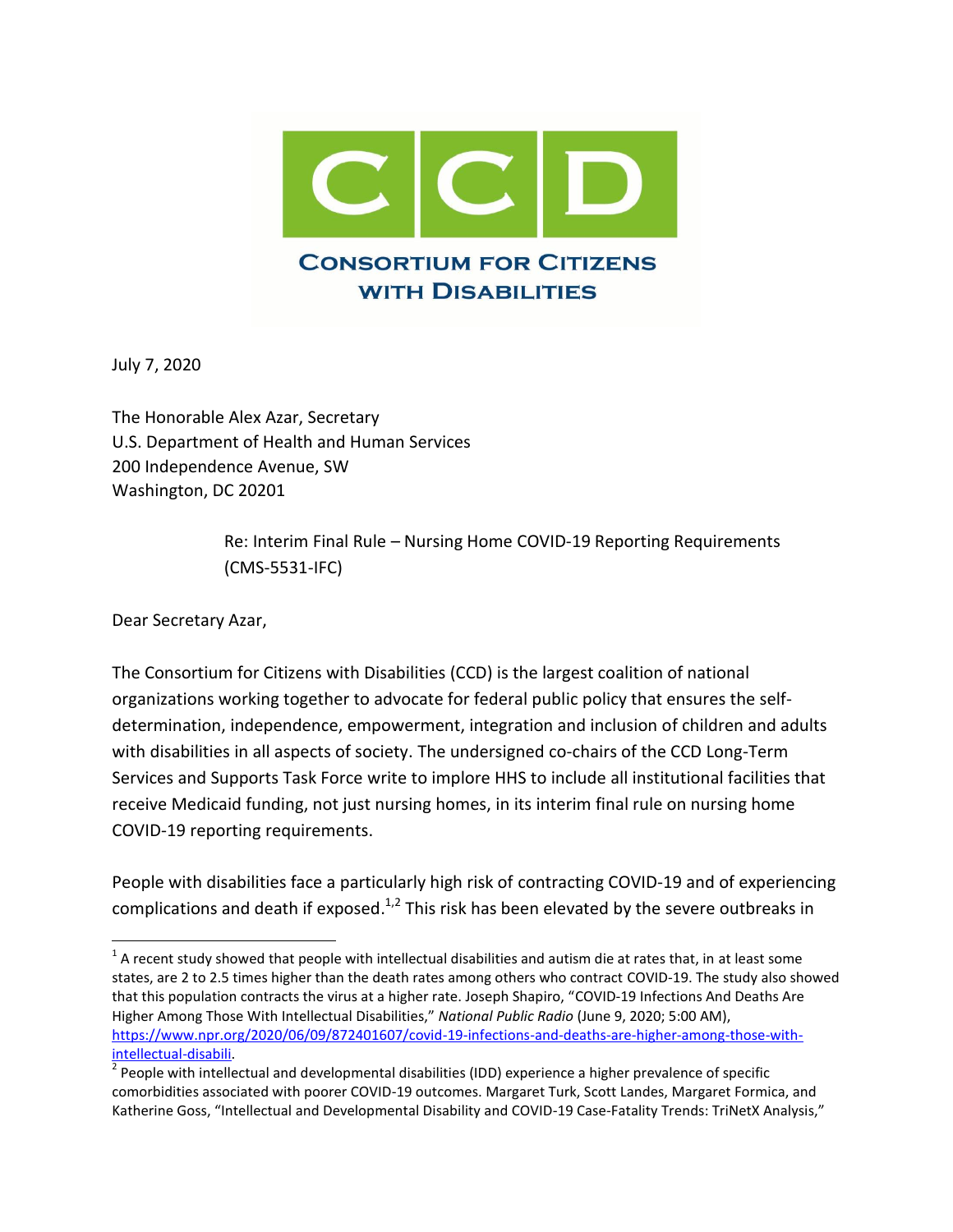institutions for people with disabilities, including Intermediate Care Facilities for Individuals with Intellectual Disabilities (ICF-IIDs) and psychiatric hospitals, across the country.<sup>3</sup> Widespread COVID-19 infections in these institutions have continued in recent weeks<sup>4</sup> and likely will increase in frequency and severity as states experience a second wave of the virus or surges in cases following premature reopening. Residents in all institutional settings – not just nursing homes – are at serious risk during the COVID-19 crisis, and regulations to promote resident safety must address all institutions if we hope to effectively mitigate the outbreaks residents in these settings face. We raised this concern in an April 21, 2020 letter to CMS in response to the announcement of the "New Nursing Homes COVID-19 Transparency Effort," which led to the promulgation of the regulations about which we are commenting in this  $letter.<sup>5</sup>$ 

l

[https://www.sciencedirect.com/science/article/pii/S1936657420300674.](https://www.sciencedirect.com/science/article/pii/S1936657420300674)

[https://www.chicagotribune.com/suburbs/daily-southtown/ct-sta-illinois-national-guard-ludeman-center-st-0419-](https://www.chicagotribune.com/suburbs/daily-southtown/ct-sta-illinois-national-guard-ludeman-center-st-0419-20200417-evmpvn4bfbegtia2njinmdbf54-story.html) [20200417-evmpvn4bfbegtia2njinmdbf54-story.html](https://www.chicagotribune.com/suburbs/daily-southtown/ct-sta-illinois-national-guard-ludeman-center-st-0419-20200417-evmpvn4bfbegtia2njinmdbf54-story.html); Kevin Rothstein, "Nearly half of developmentally disabled at state home infected with coronavirus," *WCVB* (Apr. 17, 2020), [https://www.wcvb.com/article/nearly-half-of](https://www.wcvb.com/article/nearly-half-of-developmentally-disabled-at-state-home-in-massachusetts-infected-with-coronavirus/32178605)[developmentally-disabled-at-state-home-in-massachusetts-infected-with-coronavirus/32178605](https://www.wcvb.com/article/nearly-half-of-developmentally-disabled-at-state-home-in-massachusetts-infected-with-coronavirus/32178605) ; Kit Ramgopal,

"Coronavirus in a psychiatric hospital: 'It's the worst of all worlds'" *NBC News* (Apr. 17, 2020),

[https://www.nbcnews.com/health/mental-health/coronavirus-psychiatric-hospital-it-s-worst-all-worlds](https://www.nbcnews.com/health/mental-health/coronavirus-psychiatric-hospital-it-s-worst-all-worlds-n1184266?fbclid=IwAR2499y-eUjZaumicyvZdBqzbYDdwUWp0xBXXpQvpmex-dNru0TYNp9fi70)[n1184266?fbclid=IwAR2499y-eUjZaumicyvZdBqzbYDdwUWp0xBXXpQvpmex-dNru0TYNp9fi70;](https://www.nbcnews.com/health/mental-health/coronavirus-psychiatric-hospital-it-s-worst-all-worlds-n1184266?fbclid=IwAR2499y-eUjZaumicyvZdBqzbYDdwUWp0xBXXpQvpmex-dNru0TYNp9fi70) Justin Wm. Moyer, Fenit Nirappil, and Alyssa Fowers, "Most St. Elizabeths patients under quarantine after four coronavirus deaths," *The Washington Post* (Apr. 15, 2020), [https://www.washingtonpost.com/local/most-st-elizabeths-patients-under](https://www.washingtonpost.com/local/most-st-elizabeths-patients-under-quarantine-after-four-coronavirus-deaths/2020/04/15/37aec03e-7e6a-11ea-8de7-9fdff6d5d83e_story.html)[quarantine-after-four-coronavirus-deaths/2020/04/15/37aec03e-7e6a-11ea-8de7-9fdff6d5d83e\\_story.html;](https://www.washingtonpost.com/local/most-st-elizabeths-patients-under-quarantine-after-four-coronavirus-deaths/2020/04/15/37aec03e-7e6a-11ea-8de7-9fdff6d5d83e_story.html) Ethan Geringer-Sameth, "10 Dead, Hundreds Infected as State Psychiatric Facilities Become Another Crisis Point in Coronavirus Outbreak," *Gotham Gazette* (Apr. 17, 2020), [https://www.gothamgazette.com/state/9321-ten-dead](https://www.gothamgazette.com/state/9321-ten-dead-hundreds-infected-new-york-state-psychiatric-facilities-crisis-coronavirus-outbreak?fbclid=IwAR3EwXDlbGLYRTAflzAUc5uvmTkWJicH3EKfCY0axCudg1EmF3vI0hHxotc)[hundreds-infected-new-york-state-psychiatric-facilities-crisis-coronavirus-](https://www.gothamgazette.com/state/9321-ten-dead-hundreds-infected-new-york-state-psychiatric-facilities-crisis-coronavirus-outbreak?fbclid=IwAR3EwXDlbGLYRTAflzAUc5uvmTkWJicH3EKfCY0axCudg1EmF3vI0hHxotc)

*See, e.g.*, Jordan Howington, "Arkansas's Largest State-Run Intermediate Care Facility Confirms 92 Active COVID-19 Cases," *THV11* (June 26, 2020), [https://www.thv11.com/article/news/health/coronavirus/arkansass-largest](https://www.thv11.com/article/news/health/coronavirus/arkansass-largest-state-ran-intermediate-care-facility-confirms-92-active-covid-19-cases/91-5648f7c9-180d-4e3a-a573-e2156cf7237e)[state-ran-intermediate-care-facility-confirms-92-active-covid-19-cases/91-5648f7c9-180d-4e3a-a573-](https://www.thv11.com/article/news/health/coronavirus/arkansass-largest-state-ran-intermediate-care-facility-confirms-92-active-covid-19-cases/91-5648f7c9-180d-4e3a-a573-e2156cf7237e)

*Disability and Health Journal* (May 24, 2020),

<sup>3</sup> *See, e.g.*, Zak Koeske, "Illinois National Guard activated for COVID-19 response at Park Forest developmental center with more than 100 cases," *The Chicago Tribune* (Apr. 17, 2020),

[outbreak?fbclid=IwAR3EwXDlbGLYRTAflzAUc5uvmTkWJicH3EKfCY0axCudg1EmF3vI0hHxotc;](https://www.gothamgazette.com/state/9321-ten-dead-hundreds-infected-new-york-state-psychiatric-facilities-crisis-coronavirus-outbreak?fbclid=IwAR3EwXDlbGLYRTAflzAUc5uvmTkWJicH3EKfCY0axCudg1EmF3vI0hHxotc) Russ Crespolini, "COVID-19 Deaths, Infections Keep Rising In NJ Psych Facilities," *Patch* (May 12, 2020), [https://patch.com/new](https://patch.com/new-jersey/parsippany/covid-19-deaths-infections-keep-rising-nj-psych-facilities)[jersey/parsippany/covid-19-deaths-infections-keep-rising-nj-psych-facilities.](https://patch.com/new-jersey/parsippany/covid-19-deaths-infections-keep-rising-nj-psych-facilities) 4

[e2156cf7237e;](https://www.thv11.com/article/news/health/coronavirus/arkansass-largest-state-ran-intermediate-care-facility-confirms-92-active-covid-19-cases/91-5648f7c9-180d-4e3a-a573-e2156cf7237e) Mary Sell, "3 COVID-19 deaths at mental health hospital in Tuscaloosa," *Alabama Daily News* (June 4, 2020),<https://www.wbrc.com/2020/06/04/covid-deaths-mental-health-hospital/> .

<sup>&</sup>lt;sup>5</sup> Letter from Consortium for Citizens with Disabilities, Long-Term Services and Supports Co-Chairs to Alex Azar, Seema Verma, and Robert Redfield (April 21, 2020), [http://www.c-c-d.org/fichiers/LTSS-Co-Chair-Letter-re](http://www.c-c-d.org/fichiers/LTSS-Co-Chair-Letter-re-institutional-and-congregate-care-and-COVID19-final.pdf)[institutional-and-congregate-care-and-COVID19-final.pdf.](http://www.c-c-d.org/fichiers/LTSS-Co-Chair-Letter-re-institutional-and-congregate-care-and-COVID19-final.pdf) We also raised this same concern in other letters to CMS and in testimony submitted to Congress. *See* Letter from Consortium for Citizens with Disabilities, Long-Term Services and Supports Co-Chairs to Alex Azar, Seema Verma, and Robert Redfield (May 5, 2020), [http://www.c-c](http://www.c-c-d.org/fichiers/LTSS-Co-Chair-Letter-re-COVID19-and-CMS-nursing-home-safety-initiative-5-5.20-to-CMS.pdf)[d.org/fichiers/LTSS-Co-Chair-Letter-re-COVID19-and-CMS-nursing-home-safety-initiative-5-5.20-to-CMS.pdf;](http://www.c-c-d.org/fichiers/LTSS-Co-Chair-Letter-re-COVID19-and-CMS-nursing-home-safety-initiative-5-5.20-to-CMS.pdf) Letter from Consortium for Citizens with Disabilities, Long-Term Services and Supports Co-Chairs to the House Ways and Means Committee (June 25, 2020)[, http://www.c-c-d.org/fichiers/CCD-LTSS-Statement-for-House-Ways-and-](http://www.c-c-d.org/fichiers/CCD-LTSS-Statement-for-House-Ways-and-Means-Nursing-Home-Hearing-6-25-20.pdf)[Means-Nursing-Home-Hearing-6-25-20.pdf.](http://www.c-c-d.org/fichiers/CCD-LTSS-Statement-for-House-Ways-and-Means-Nursing-Home-Hearing-6-25-20.pdf)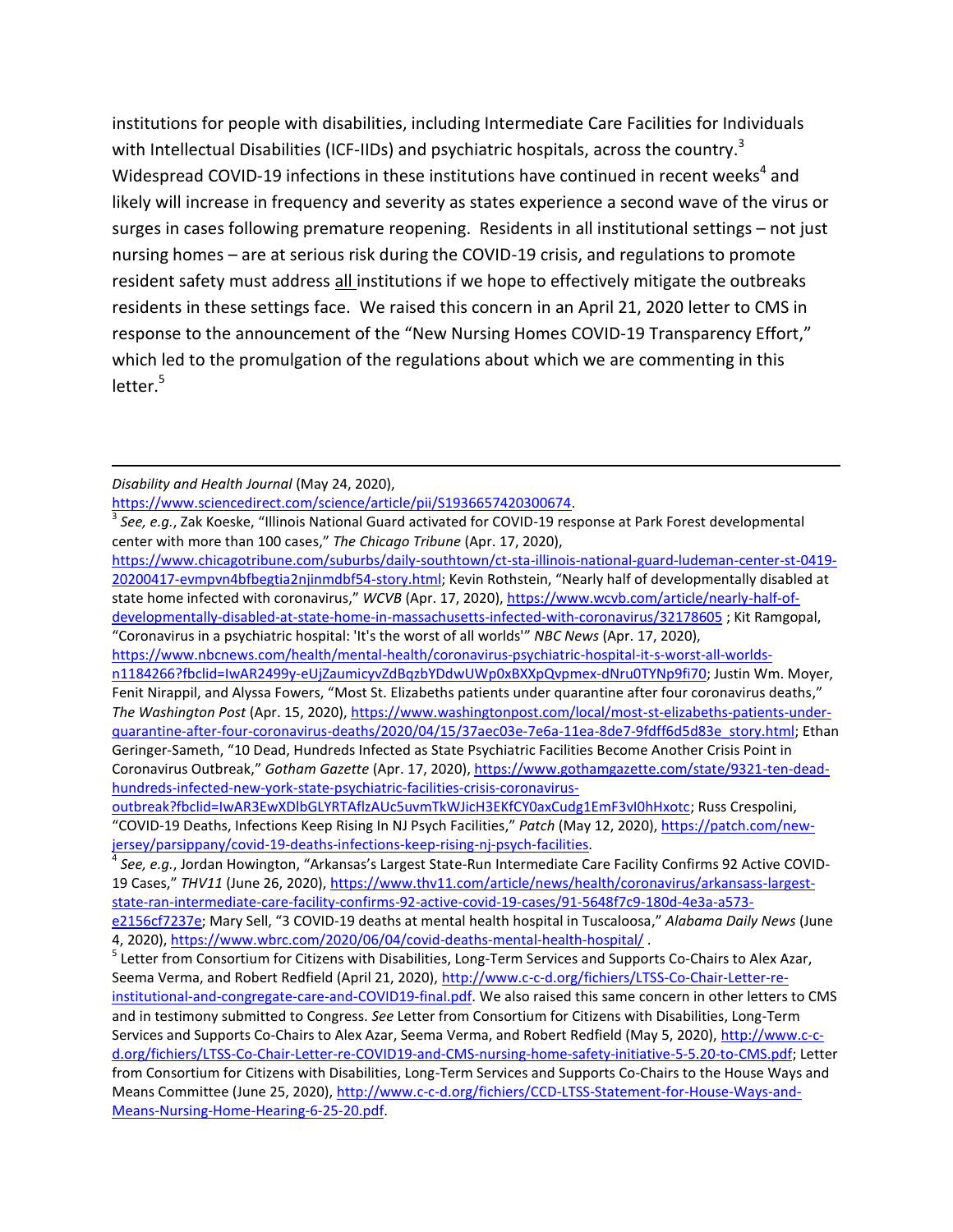As CMS itself emphasizes in the preamble to the new regulations, tracking data on infection and death rates as well as providing notice to residents and their families or representatives about confirmed or suspected COVID-19 cases, are essential to supporting the health and safety of residents of institutional settings.<sup>6</sup> It is therefore appalling that the only source currently tracking 50-state data on infection and death rates in all institutional settings – not just nursing homes – is a small non-profit, the Autistic Self Advocacy Network (ASAN),<sup>7</sup> which is compiling data largely from media reports to fill major gaps in data reported directly by states or the federal government.<sup>8</sup> Addressing a crisis of the magnitude of COVID-19 demands accurate, consistent, and official collection of data from all states on all institutional settings that receive Medicaid funding, not just nursing homes. CMS has the responsibility and authority to expand the reporting requirement regulations intended to protect the health and safety of nursing home residents to residents in other Medicaid-funded institutions given CMS' similar regulatory oversight role over non-nursing home institutions like psychiatric hospitals and Intermediate Care Facilities.<sup>9</sup> Therefore, we urge CMS to expand the new nursing home reporting requirements to all Medicaid-funded institutions.

In addition, we endorse the comments submitted by the American Association on Health and Disability and the National Consumer Voice for Quality Long-Term Care, particularly their recommended changes about required demographic data collection, analysis and public reporting.

We appreciate the efforts the Department has taken during the COVID-19 pandemic. We urge you to act quickly to protect the lives of ALL people with disabilities and older adults residing in institutional settings, who are at serious risk during this crisis. If you have any questions, feel free to contact Alison Barkoff [\(abarkoff@cpr-us.org\)](mailto:abarkoff@cpr-us.org).

 $\overline{\phantom{a}}$ 

<sup>&</sup>lt;sup>6</sup> Medicare and Medicaid Programs, Basic Health Program, and Exchanges; Additional Policy and Regulatory Revisions in Response to the COVID–19 Public Health Emergency and Delay of Certain Reporting Requirements for the Skilled Nursing Facility Quality Reporting Program, 85 Fed. Reg. 27,550, 27,601 (May 8, 2020).

<sup>7</sup> Autistic Self Advocacy Network, *COVID-19 Case Tracker* (accessed June 30, 2020),

https://autisticadvocacy.org/covid19/#info.

<sup>8</sup> *Id*.

<sup>9</sup> *See, e.g.,* 42 C.F.R. § 482; Centers for Medicare and Medicaid Services, "Quality, Safety & Oversight – General Information," CMS.gov, https://www.cms.gov/Medicare/Provider-Enrollment-and-

Certification/SurveyCertificationGenInfo (accessed June 30, 2020); Centers for Medicare and Medicaid Services, *State Operations Manual: Chapter 2 – The Certification Process*, (Jan. 17, 2020), https://www.cms.gov/Regulationsand-Guidance/Guidance/Manuals/Downloads/som107c02.pdf; Centers for Medicare and Medicaid Services, "Intermediate Care Facilities for Individuals with Intellectual Disabilities (ICFs/IID)," CMS.gov,

https://www.cms.gov/Medicare/Provider-Enrollment-and-Certification/CertificationandComplianc/ICFIID (accessed June 30, 2020); Centers for Medicare and Medicaid Services, QSO-18-16-ICF/IID, *Intermediate Care Facilities for Individuals with Intellectual Disabilities (ICF/IID) Survey Protocol State Operations Manual (SOM) Appendix J Revised*, (Apr. 6, 2018), https://www.cms.gov/Medicare/Provider-Enrollment-and-

Certification/SurveyCertificationGenInfo/Policy-and-Memos-to-States-and-Regions-Items/QSO18-16-ICFIID.